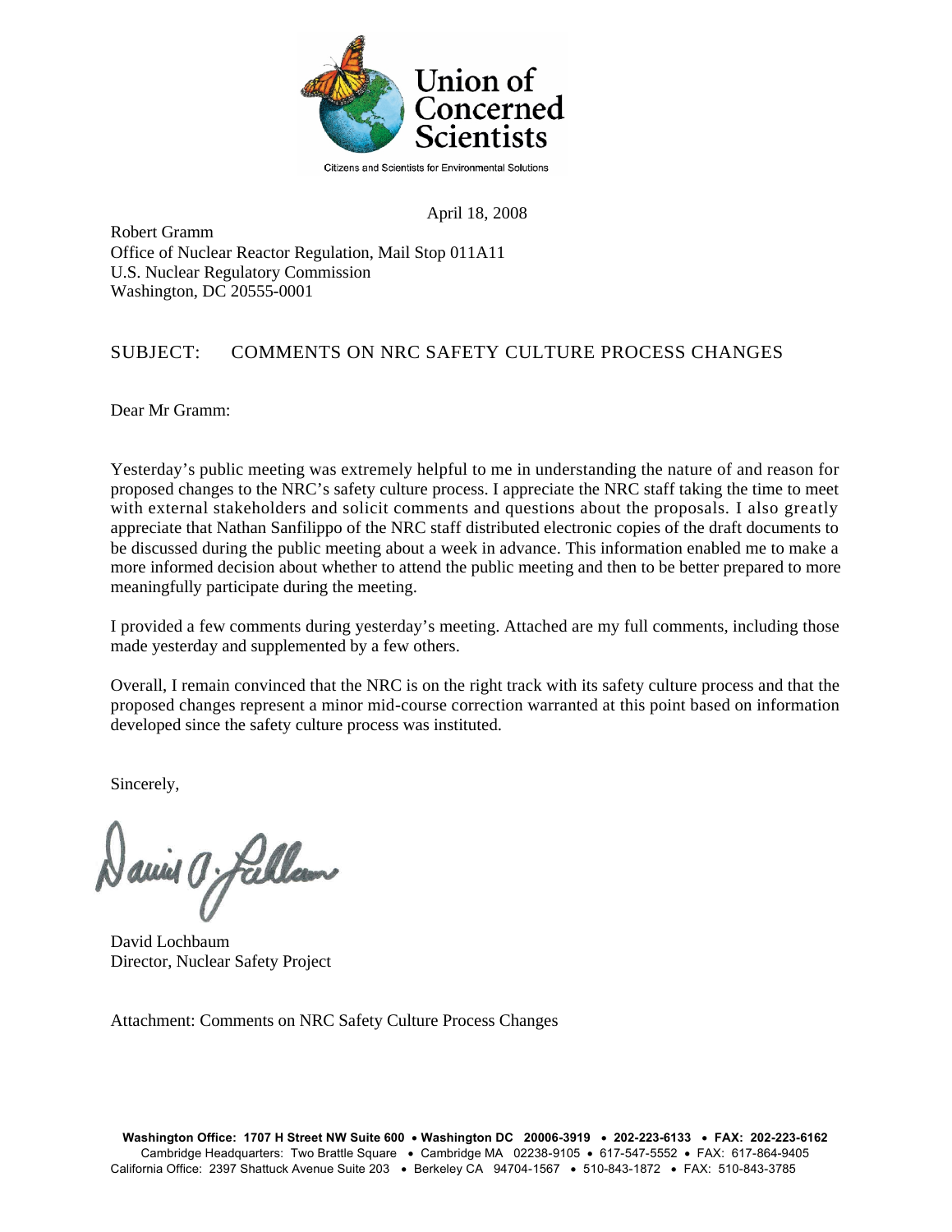## COMMENTS ON NRC SAFETY CULTURE PROCESS CHANGES

| Comment No.    | Document                                    | Comment                                                                                                                                                                                                                                                                                                                                                                                                                                                                                                                                                                                                                                                                                                                                                                                                                                                                                                                                                                                                                                                                                                                                                                                                                   |
|----------------|---------------------------------------------|---------------------------------------------------------------------------------------------------------------------------------------------------------------------------------------------------------------------------------------------------------------------------------------------------------------------------------------------------------------------------------------------------------------------------------------------------------------------------------------------------------------------------------------------------------------------------------------------------------------------------------------------------------------------------------------------------------------------------------------------------------------------------------------------------------------------------------------------------------------------------------------------------------------------------------------------------------------------------------------------------------------------------------------------------------------------------------------------------------------------------------------------------------------------------------------------------------------------------|
| 1              | <b>Cross-cutting Issue Review</b><br>Effort | PV-6 recommended that IP 95003 be revised to permit the<br>NRC to verify a licensee's root cause investigation in lieu<br>of the NRC performing a separate root cause evaluation.<br>UCS feels it is extremely important to maintain the<br>equivalent amount of publicly available information when<br>NRC credits a licensee effort to replace or reduce the<br>scope of an NRC effort.<br>In this case, the proposed change would replace or reduce<br>the level of effort of a root cause evaluation performed by<br>the NRC. The licensee's root cause evaluation should be<br>placed on the docket and thus made publicly available<br>since it forms the basis for the NRC's reduced effort.<br>It is not acceptable for the NRC inspectors to review the<br>licensee's non-docketed root cause evaluation and provide<br>a brief summary of it in a publicly available NRC<br>inspection report.                                                                                                                                                                                                                                                                                                                  |
| $\overline{2}$ | <b>Cross-cutting Issue Review</b><br>Effort | PV-8 recommended that NRC should consider developing<br>a standardized safety culture assessment process.<br>UCS feels it is beneficial for the NRC to communicate as<br>clearly as possible its expectations to its licensees,<br>including attributes of an acceptable safety culture<br>assessment process.<br>In this case, the NRC could achieve that communication<br>goal by endorsing an industry procedure or guidance<br>document.<br>However, the NRC should be extremely cautious not to<br>discard the immense value from diverse methodology<br>along the pathway to standardization. For example, the<br>industry often submits topical reports describing<br>methodology it proposes to apply in meeting NRC's well-<br>defined ECCS objectives. In reviewing the topical reports,<br>the NRC staff employs equally valid but diverse<br>computational methods to verify that the proposed<br>methodology is acceptable.<br>Likewise, better safety culture assessments will be<br>achieved when the licensee employs a NRC-accepted<br>method to achieve results that are then verified by the<br>NRC using different methods than when NRC merely re-<br>plows the same ground covered by the licensee. |
| 3              | <b>Cross-cutting Issue Review</b>           | PV-13 recommends assessing precursors as part of the                                                                                                                                                                                                                                                                                                                                                                                                                                                                                                                                                                                                                                                                                                                                                                                                                                                                                                                                                                                                                                                                                                                                                                      |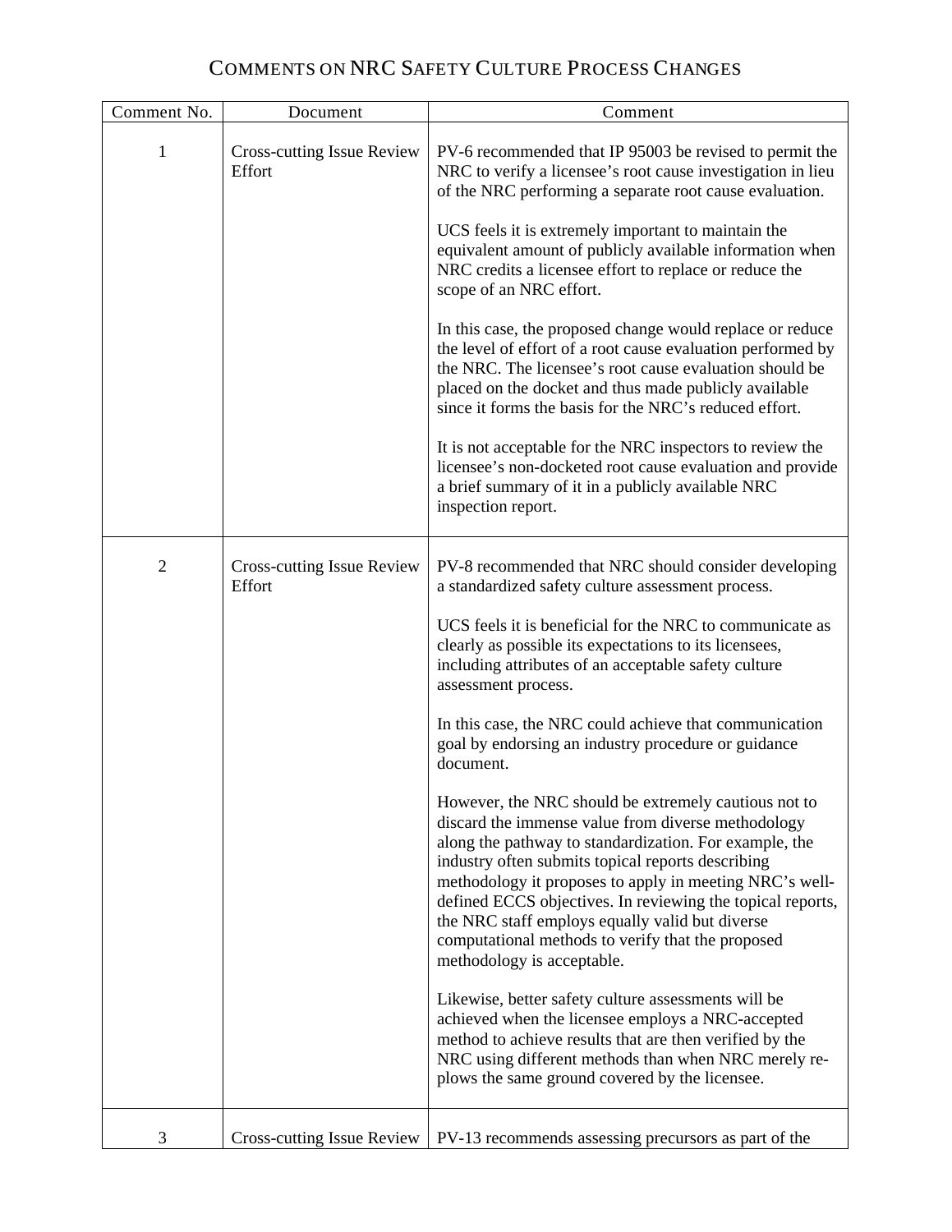April 18, 2008 Page 3 of 5

| Comment No.    | Document                                    | Comment                                                                                                                                                                                                                                                                                                                                                                                                                                                                                                                                                                                                 |
|----------------|---------------------------------------------|---------------------------------------------------------------------------------------------------------------------------------------------------------------------------------------------------------------------------------------------------------------------------------------------------------------------------------------------------------------------------------------------------------------------------------------------------------------------------------------------------------------------------------------------------------------------------------------------------------|
|                | Effort                                      | baseline inspection program.                                                                                                                                                                                                                                                                                                                                                                                                                                                                                                                                                                            |
|                |                                             | UCS shares the concerns expressed by Fred Mashburn of<br>TVA and other industry representatives during yesterday's<br>meeting. The lure of the leading indicator that will prevent<br>all substantive performance problems is quite strong, but<br>that role is reserved for industry and industry's agents<br>(i.e., INPO) and not a regulator. The regulator's role<br>should be focused on the least-lagging indicators rather<br>than leading indicators.                                                                                                                                           |
| $\overline{4}$ | <b>Cross-cutting Issue Review</b><br>Effort | PV-15 recommended that consideration be given to staff<br>the NRC resident inspectors at three unit sites at $N + 1$<br>rather than N.<br>UCS feels this recommendation is overly narrow and<br>misses the true opportunity. In 1999, the NRC changed its<br>resident inspector staffing policy from $N + 1$ to N. Since<br>that change, failure of the NRC staff to abide by the new<br>N staffing policy was identified as a contributing factor to                                                                                                                                                   |
|                |                                             | the Davis-Besse debacle. Now, even adhering to the N<br>policy has been identified as a potential contributing<br>factor at Palo Verde. This situation begs loudly for a<br>broad review of the N vs. $N + 1$ policy, not a narrow one-<br>off band-aid fix at the very few three unit sites.                                                                                                                                                                                                                                                                                                           |
| 5              | <b>Cross-cutting Issue Review</b><br>Effort | PV-17 recommended that the NRC add one FTE per<br>region to aid the initial and continuing training needs of<br>the NRC inspection staff.                                                                                                                                                                                                                                                                                                                                                                                                                                                               |
|                |                                             | UCS feels that safety culture skills are not intuitive and<br>require development. This recommendation seems fully<br>justified.                                                                                                                                                                                                                                                                                                                                                                                                                                                                        |
|                |                                             | One way to implement this recommendation, or a way to<br>supplement it, would be to view the 95003 inspections as<br>training opportunities. On page 64 of the draft revision to<br>the 95003 inspection procedure, the NRC staff states "For<br>planning purposes, the ROP budgets 3000 hours<br>(distributed among the four regions) to conduct one 95003<br>inspection per year." UCS recognizes that this statement is<br>neither a commitment to perform one 95003 inspection<br>annually nor a constraint to perform only one 95003<br>inspection. But it reflects the NRC's expectation that, on |
|                |                                             | average, only one 95003 inspection per year will be<br>required across the country. All things being equal, this<br>expectation translates into each of the four NRC regions<br>"hosting" a 95003 inspection once every four years. Ths<br>frequency is less often than all other inspections<br>performed within the three-year cycle of the reactor<br>oversight process. In industry parlance, the 95003                                                                                                                                                                                             |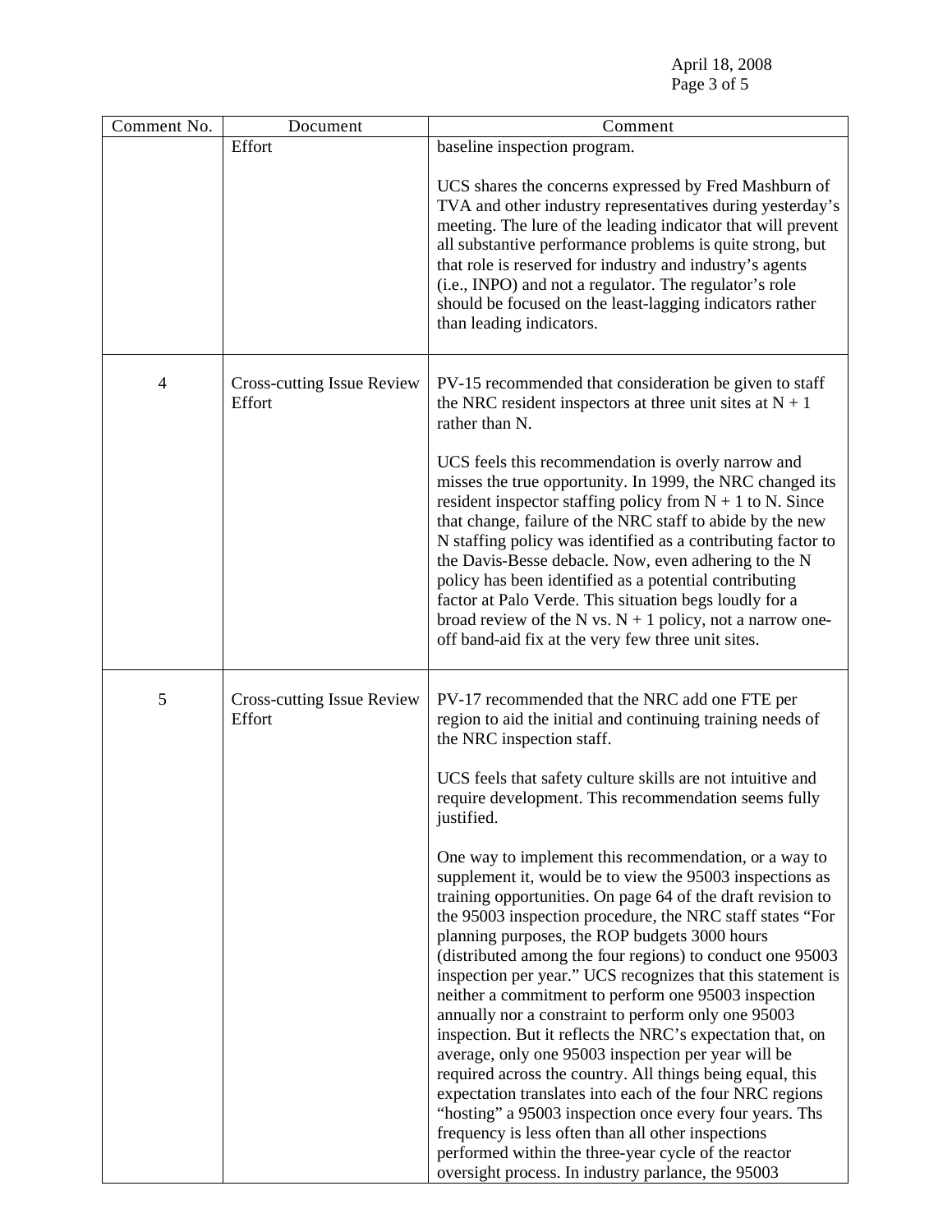April 18, 2008 Page 4 of 5

| Comment No. | Document                                   | Comment                                                                                                                                                                                                                                                                                                                                                                                                                                                                                                                                                                                                                                                                                                                                                                                                                                                                                                                                                                                                                                                                                                                                      |
|-------------|--------------------------------------------|----------------------------------------------------------------------------------------------------------------------------------------------------------------------------------------------------------------------------------------------------------------------------------------------------------------------------------------------------------------------------------------------------------------------------------------------------------------------------------------------------------------------------------------------------------------------------------------------------------------------------------------------------------------------------------------------------------------------------------------------------------------------------------------------------------------------------------------------------------------------------------------------------------------------------------------------------------------------------------------------------------------------------------------------------------------------------------------------------------------------------------------------|
|             |                                            | inspection is thus an "infrequently performed evolution."                                                                                                                                                                                                                                                                                                                                                                                                                                                                                                                                                                                                                                                                                                                                                                                                                                                                                                                                                                                                                                                                                    |
|             |                                            | Returning to PV-17 from this lengthy preamble, there may<br>be justifiable value in each 95003 inspection including<br>observers from the other regions. The 95003 inspection<br>team will very likely include working members from the<br>other regions. But those members may not be in the region<br>or have other jobs within the region four years later when<br>that region hosts a 95003 inspection. If each 95003<br>inspection team included observers (e.g., junior staffers<br>with no assignments other than to acquire an<br>understanding of the process), the regions could be better<br>positioned to assemble the team when it's their turn.<br>With respect to PV-17, the one FTE per year for the<br>training needs of the inspection staff might cover on-the-<br>job observation training during 95003 inspections.                                                                                                                                                                                                                                                                                                     |
| 6           | Draft Manual Chapter<br>0305               | Will the proposed safety culture process changes apply to<br>the entire site organization? In other words, are security<br>officers included or excluded?<br>UCS feels that the safety culture process changes must<br>apply to the entire site rather than the entire site minus the<br>security force.                                                                                                                                                                                                                                                                                                                                                                                                                                                                                                                                                                                                                                                                                                                                                                                                                                     |
|             |                                            |                                                                                                                                                                                                                                                                                                                                                                                                                                                                                                                                                                                                                                                                                                                                                                                                                                                                                                                                                                                                                                                                                                                                              |
| 7           | <b>Draft Inspection Procedure</b><br>95003 | On page 2, the NRC proposes a change to enable the<br>95003 inspection team to delay decision-making on the<br>significance of findings made by the team.<br>UCS strongly feels it is entirely wrong for the NRC to<br>adopt a cheap "operator work-around" to delay reaching a<br>final determination on the significance of inspector<br>findings. SDP timeliness has long been a major fault of<br>the ROP and the NRC should be seeking ways to improve<br>rather than further delay SDP timing.<br>If the 95003 experience at Palo Verde indicated that the<br>team members had more work than time to perform it, the<br>right answer is to add staff until the team can complete its<br>work in the allotted time. Depriving the public of timely<br>notification of finding significance is the wrong way to<br>resolve this problem.<br>It seems illogical to develop a "work-around" for the<br>95003 inspection team findings that is not necessary for<br>baseline, 95001, and 95002 inspections. The 95003<br>inspection is higher profile in terms of public monitoring<br>and deserves comparable – not reduced – timeliness. |